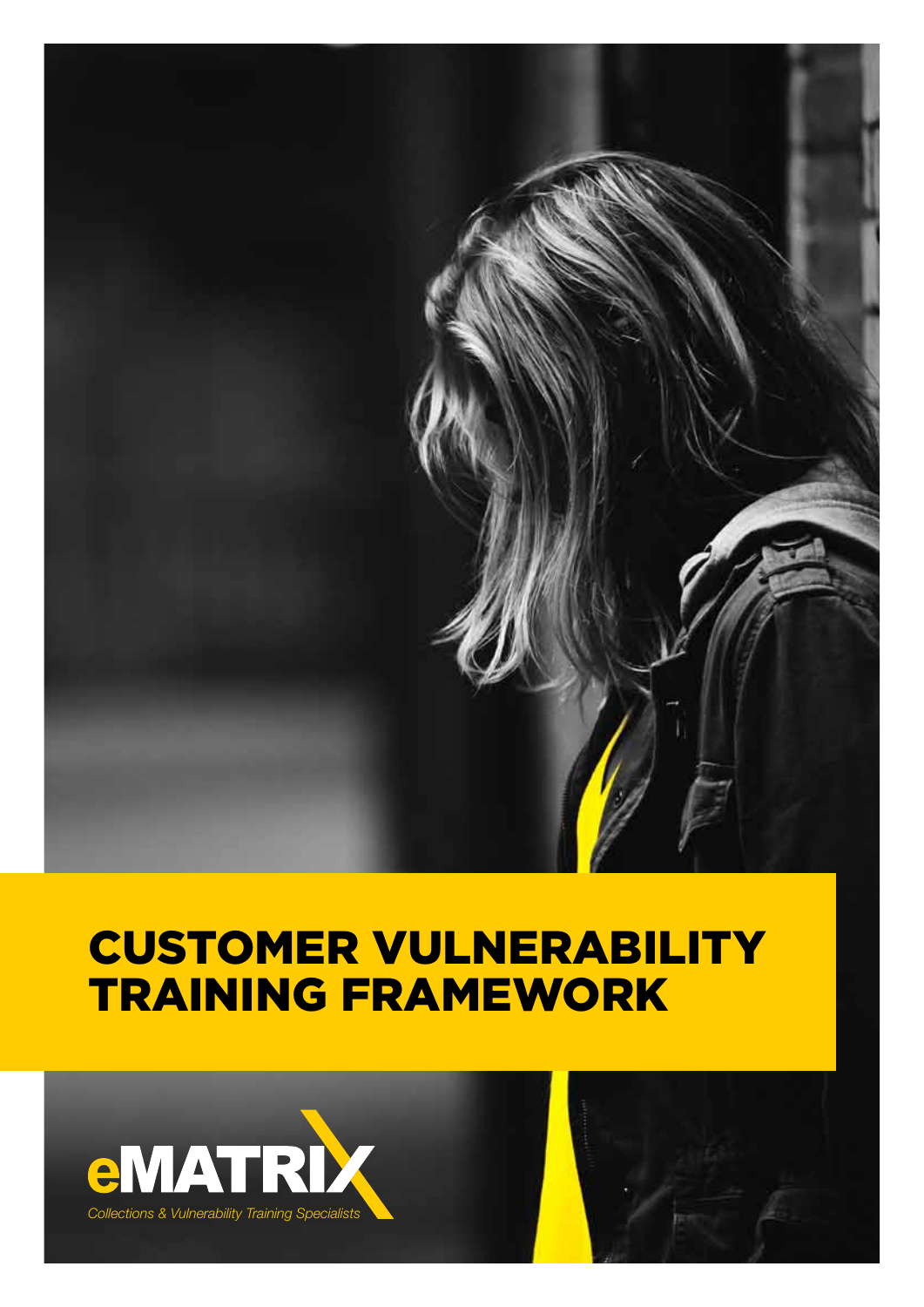## The EMATRIX 3-step Customer Vulnerability Training Framework

The eMatrix Vulnerability Training Framework has been developed to better understand, assist, and support vulnerable customers, and to build resilience and capability in staff.

# Vulnerability

![](_page_1_Picture_4.jpeg)

### 1. INCREASE AWARENESS (ORGANISATION WIDE)

Increase organisational wide awareness and understanding of customer vulnerabilities. The eMatrix vulnerability awareness series of training modules are developed with subject matter experts in the fields of mental health, trauma, family violence, clinical psychology, conflict resolution, and insolvency. The program seeks to remove judgement, challenge and disrupt preconceived ideas, and provides practical strategies to better support and assist vulnerable customers, and staff.

![](_page_1_Picture_7.jpeg)

### 2. CONNECT & ENGAGE (fRONT LINE)

Upskill staff to better connect and engage with vulnerable customers through positive language, empathy, active listening and other specialist communication techniques. These training modules will empower staff to be in control of challenging conversations, to reduce customer conflict, and to protect their own emotions.

![](_page_1_Picture_10.jpeg)

### 3. MASTER HARDSHIP & COLLECTIONS (SPECIALIST TEAMS)

Targeted training content designed for more specialist teams such as hardship, customer advocacy, collections, and complaint management teams. These advanced modules focus on improved outcomes and solutions for the more vulnerable customers that may be experiencing hardship, and resilience building strategies for the staff assisting them.

# **DELIVERY**

Training is delivered face-to-face, virtually and online. Expert content is available to licensor to buy outright. Available in 'Train-the-trainer' format with full instructor guides and a support masterclass for long term sustainability of the program.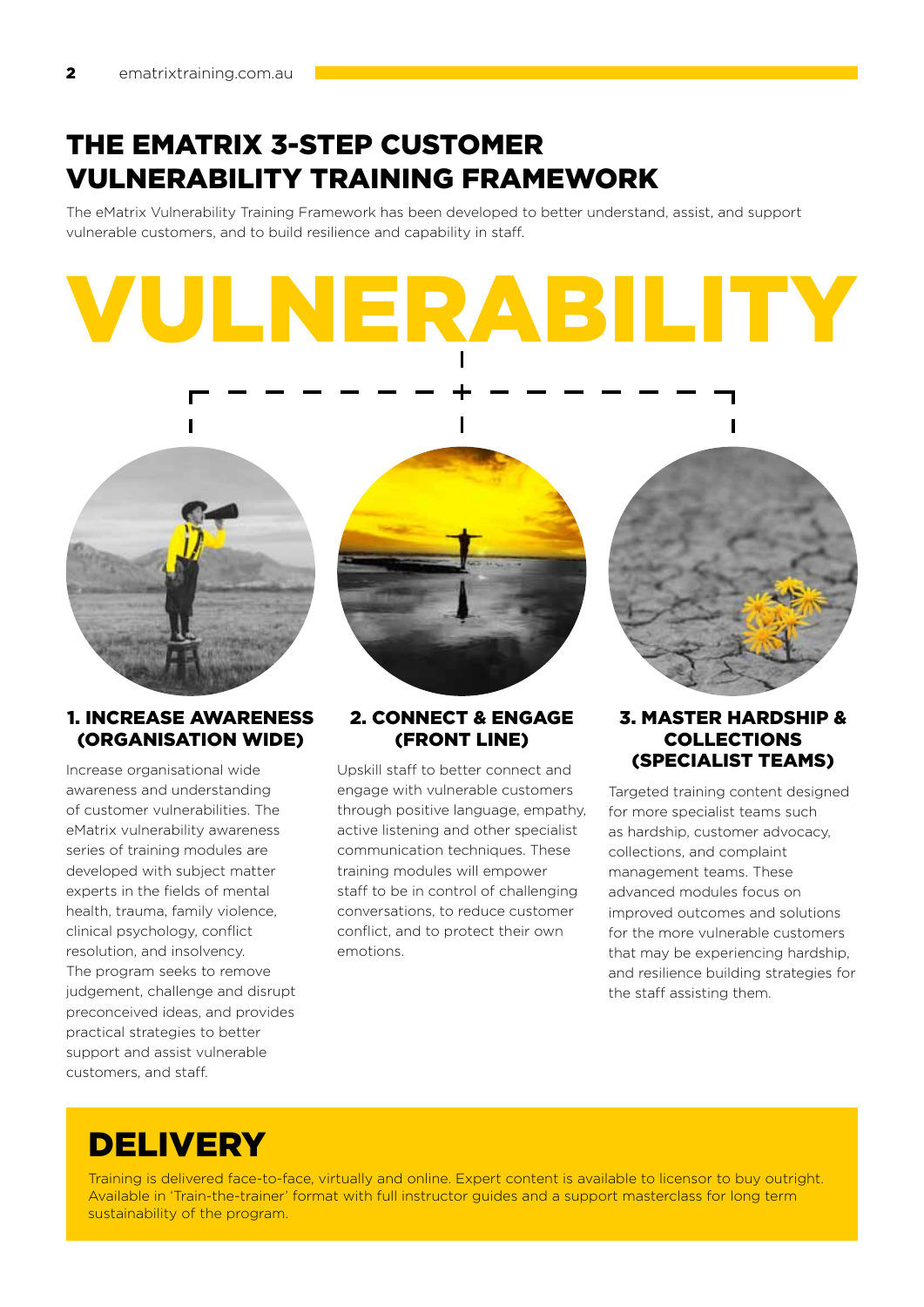# Vulnerability IN NUMBERS

![](_page_2_Figure_2.jpeg)

# WHAT IS CUSTOMER VULNERABILITY?

A vulnerable customer is someone who, due to their own personal circumstances, is able to be easily harmed, influenced or exposed to loss. Customer Vulnerability can be caused or exacerbated by organisations that are not acting with appropriate levels of care. Vulnerability is a fluid state that needs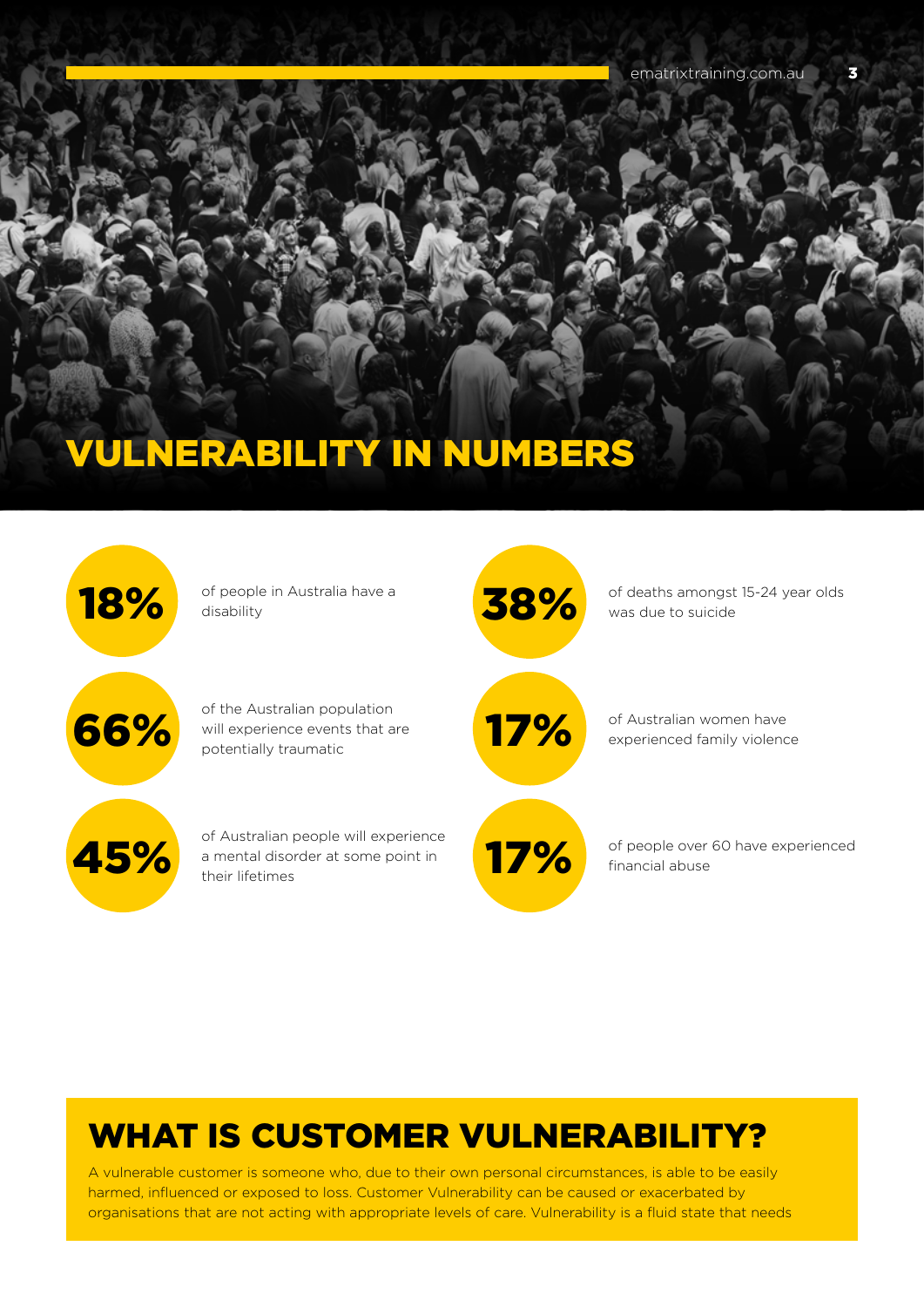### **recommended for organisation wide training**

# 1. INCREASE AWARENESS

**Increase organisational wide awareness and understanding of customer vulnerabilities. The eMatrix vulnerability awareness series of training modules are developed with subject matter experts in the fields of mental health, trauma, family violence, clinical psychology, conflict resolution, and insolvency. The program seeks to remove judgement, challenge and disrupt preconceived ideas, and provides practical strategies to better support and assist vulnerable customers, and staff.**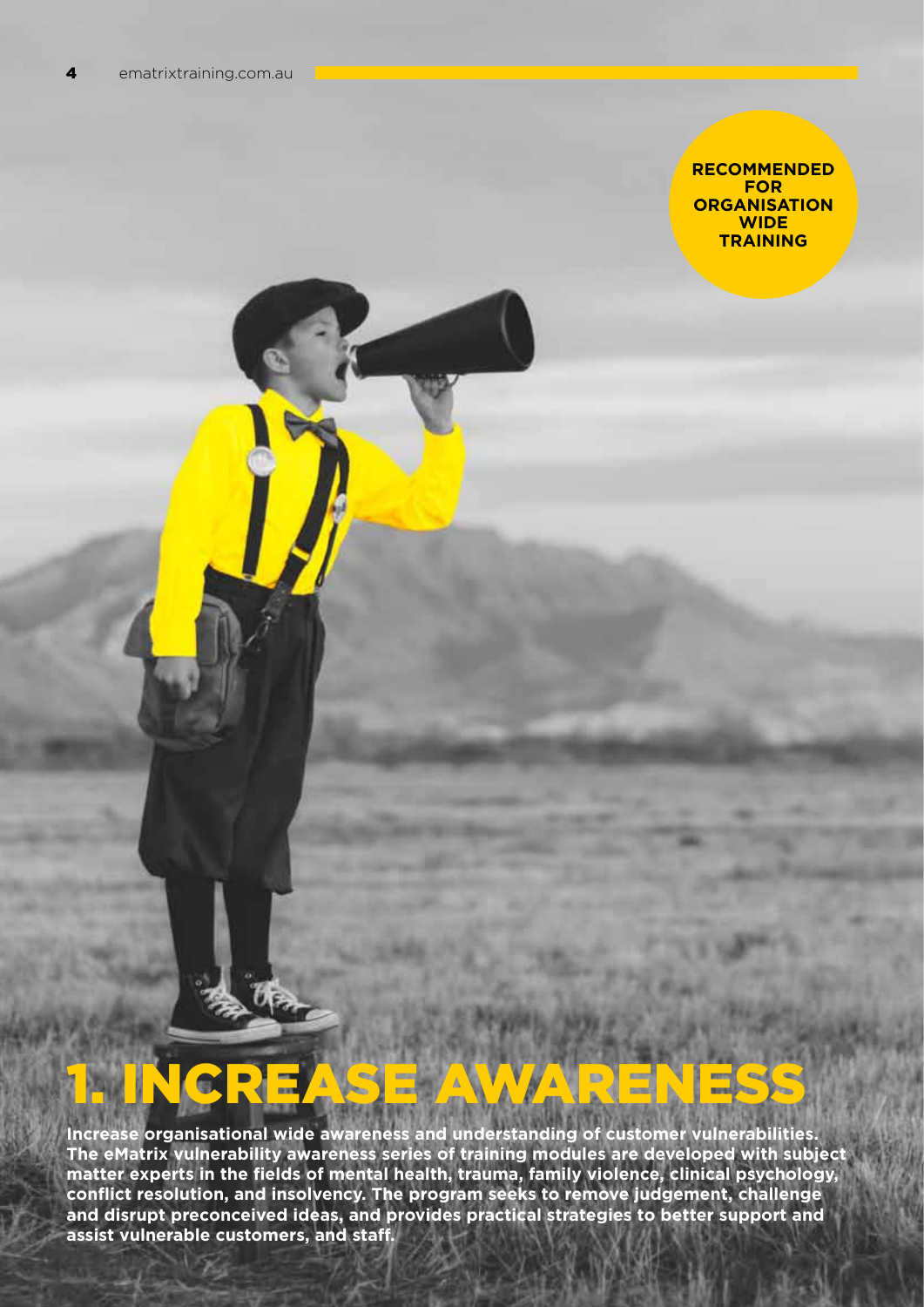# VULNERABILITY AWARENESS MODULES

Individual modules run for up to 1 hour each.

![](_page_4_Picture_3.jpeg)

![](_page_4_Picture_4.jpeg)

![](_page_4_Picture_5.jpeg)

![](_page_4_Picture_6.jpeg)

![](_page_4_Picture_7.jpeg)

![](_page_4_Picture_8.jpeg)

![](_page_4_Picture_9.jpeg)

### **WHAT IS VULNERABILITY?**

- Why it is everyone's business.
- What it means for customers and how that impacts your organisation
- Your role and how you can provide support to ensure you act with appropriate levels of care

### **Money and hardship**

- Understand why illiteracy rates in Australia are so high
- Understand financial illiteracy and how that impacts customers and challenges it can present
- Why we don't talk about money, what is financial vulnerability and what hardship means

### **Trauma**

- Understand what trauma is, types of trauma, its prevalence and effects
- Understand what is means when dealing with your customers and how to better engage with people who may have experienced trauma.

### **Mental Illness**

- Understanding mental illness, common types, and prevalence
- Australian statistics and mental health in today's world
- Debunk myths
- The signs that a customer may be experiencing a mental illness
- • 6 strategies for communicate effectively

### **Drugs and Alcohol**

- Understand substance addiction and/or abuse, types of addictions and the reasons why people become addicted
- The impact of substance addiction, perceptions, statistics, causes, society and businesses
- Learn how to watch out for the signs of addiction and understand what support is available

### **GAMBLING**

- Understand gambling addictions and the pathways of gambling
- Know the impacts of gambling addictions on a person's life and those around them
- Facts and myths and what it looks like in the current environment

### **Disability**

- Understand the term 'disability', common types and causes.
- Understand the impact it can have on customers communicating with your organisation
- Look at examples and what you can do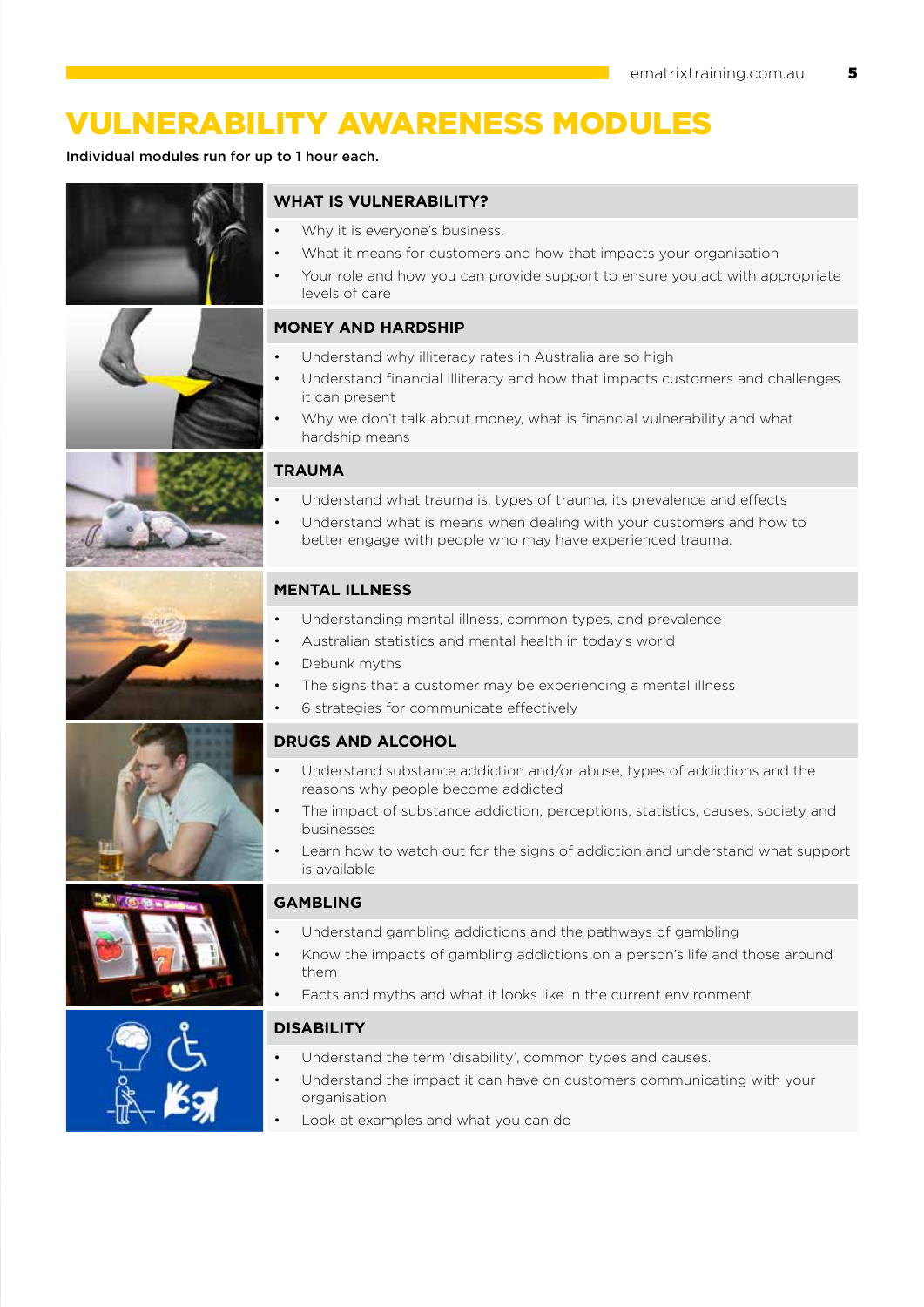![](_page_5_Picture_1.jpeg)

### **Carers**

- Understand carers, types of carers and what burnout means
- Common signs and symptoms of caregiver stress
- Know how to support your customers who are carers

### **Small Business vulnerability**

- Know the statistics of small businesses in Australia, set up failure rates and why it is so tough
- Understand the impact of COVID-19 and how it impacts small business owners financially on a personal level
- Know how to support small business owners in challenging times

### **Elder financial VULNERABILITY & abuse**

- Understanding Elder Financial Abuse and how this happens
- Awareness of the causes of financial vulnerability in the elderly
- Understanding how an organisations products and services can be used by a perpetrator of financial abuse
- Know how to support a victim of elder financial abuse and the right path of action

# SPECIALIST VULNERABILITY MODULES

Specialised content created by eMatrix subject matter experts to build awareness of these sensitive topics which cover how best to approach vulnerable people experiencing family violence and thoughts of self harm in a compassionate/respectful way and knowing what questions to ask with the right path of action to best support the person. For each topic there is a focus on working with staff who may be facing these challenges and how to manage the conversation to best support the member of staff in the workplace.

### FAMILY VIOLENCE MODULES

### Individual modules run for 1 /2 day each.

![](_page_5_Picture_19.jpeg)

### **FAMILY VIOLENCE AWARENESS**

- Raise awareness and learn the types of family violence
- Learn about the risk factors, known as red flags
- Identify the most vulnerable groups
- Understand the importance of privacy and confidentiality
- Identify indicators of people experiencing family violence

![](_page_5_Picture_26.jpeg)

### **MANAGING CUSTOMER DISCLOSURE OF FAMILY VIOLENCE**

- Identify the triggers with active listening
- Acknowledge the customer's disclosure with empathy statements
- Apply questioning techniques in a non-judgmental way
- Learn how to manage the call, set boundaries and keep the customer on track
- Know what questions to ask and what path of action to take
- Ways to conduct a warm handover when transferring the call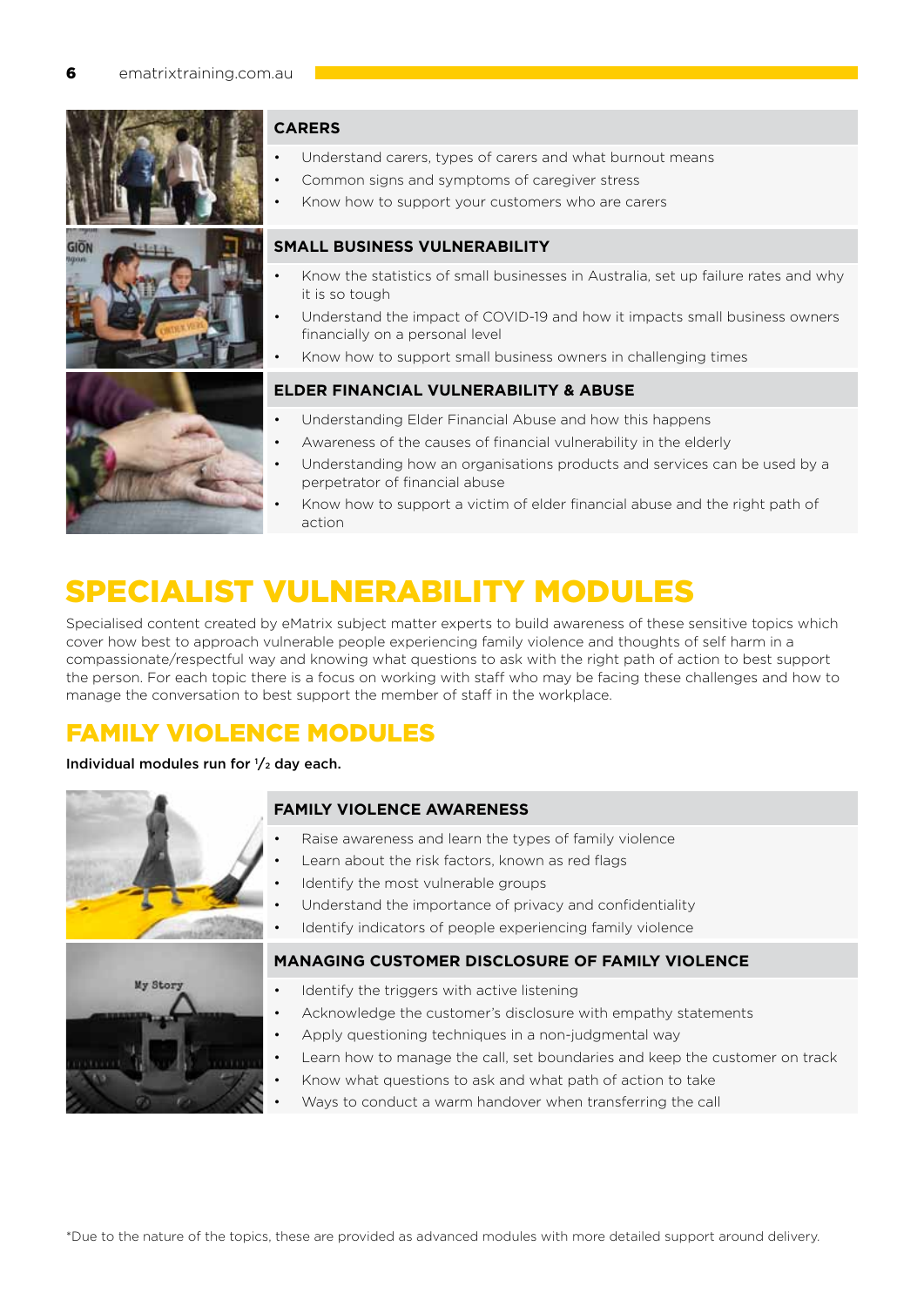![](_page_6_Picture_1.jpeg)

### **MANAGING STAFF DISCLOSURE OF FAMILY VIOLENCE**

- Understand the impact on individuals in the workplace
- Learn about organisational impact
- Understand barriers to disclosing family violence
- What to do if an employee is experiencing family violence
- Learn what support services to recommend
- Respecting privacy and confidentiality

### **SELF HELP STRATEGIES FOR STAFF**

- Understanding vicarious trauma vs burnout
- Strategies to deal with stress at work
- Develop strategies to help build resilience
- Learn how to debrief with your colleagues
- Develop a self-care plan (for work and home) which includes coping strategies
- Learn what external support services can be accessed

![](_page_6_Picture_16.jpeg)

- An overview of Domestic Violence in the Philippines
- Understand the definition of family and domestic violence
- Gain insight into types and help available in Australia
- Identify what events cause spikes in rates
- What makes some groups more vulnerable than others

### SUICIDE MODULES

### Individual modules run for 1 /2 day each.

![](_page_6_Picture_24.jpeg)

![](_page_6_Picture_25.jpeg)

### **SUICIDE AWARENESS & PREVENTION**

- Suicide awareness, facts and myth busting
- Why we should be talking about suicide and how this can help
- Stress and depression and how do they link with suicide
- Stress in men & women and the different coping responses

### **LOOKING OUT FOR FAMILY, FRIENDS & COLLEAGUES**

- Talking about suicide; why we don't do it and how talking can help
- How to identify indicators and warning signs with family, friends and colleagues
- Preparing for and knowing how to have the conversation with a colleague or friend when you are concerned for their safety –suggestions on what to say, what not to say and support services

### **SUPPORTING CUSTOMERS**

- How to identify indicators and warning signs when speaking with customers
- How to manage a customer conversation where you are concerned for their safety
- Knowing the best path of action and support services available for customers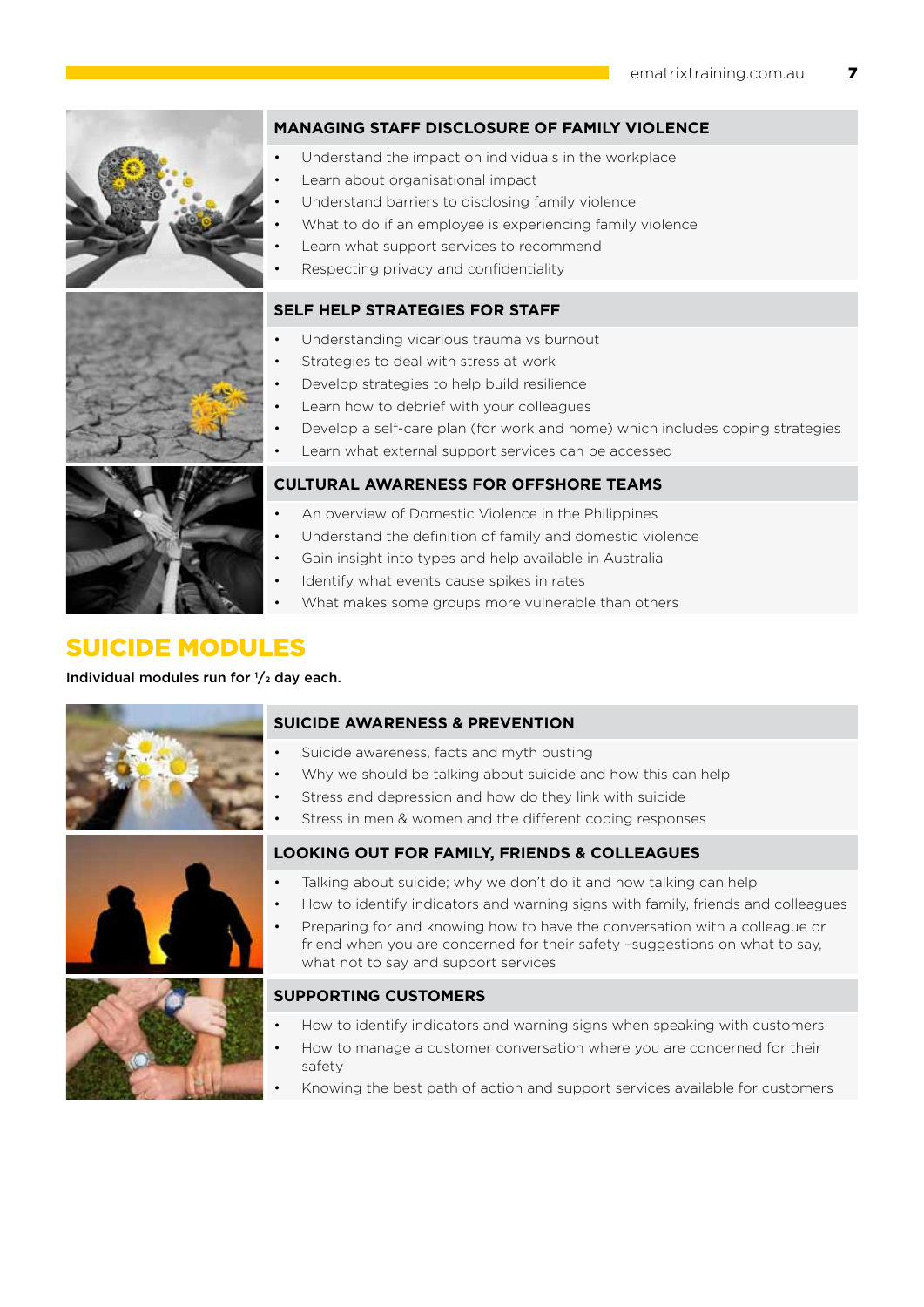### **recommended TO FURTHE SUP INE S**

# 2. CONNECT & ENGAGE

**Upskill staff to better connect and engage with vulnerable customers through positive language, empathy, active listening and other specialist communication techniques.These training modules will empower staff to be in control of challenging conversations, to reduce customer conflict, and to protect their own emotions.**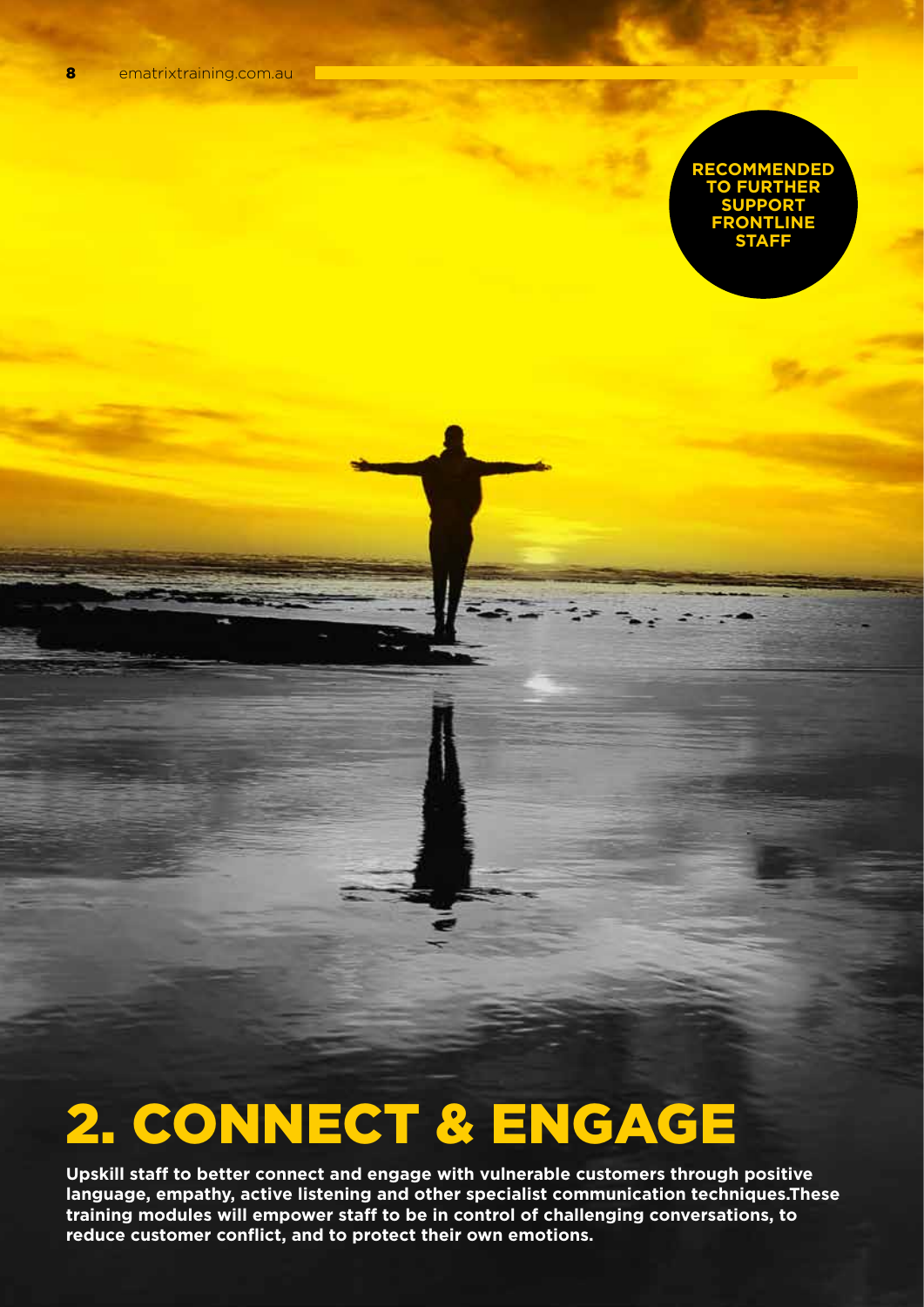# customer engagement modules

### Individual modules run for up to 1 hour each.

Understand the power of communication and learn how to connect and build trust with your customer to help find the best solution.

![](_page_8_Picture_4.jpeg)

### **KNOW YOUR POTATOES**

- Know the science behind complaining and negativity
- Know why talking helps
- Understand the difference between 'dumping your potatoes' on your colleagues and constructively debriefing

### **SLANG AND JARGON**

- Discuss whether slang or jargon is appropriate
- Mirroring vs being genuine/yourself where does the balance lie?
- Australian-isms to use or not to use?

### **CONNECT WITH YOUR CUSTOMER**

- I istening is the lowest effort trust builder with customers
- Understand why we overtalk, rather than listen and learn how to change that dynamic
- Learn how to actively listen, through verbal nods and through paraphrasing and reflective listening techniques

### **YES LADDER**

- A form of paraphrasing, understand why getting your customer to say yes is so important in connecting with them
- • 'Learn the 'yes' ladder to walk with your customer to the outcome you can both settle with

### **LANGUAGE CARRIES ENERGY**

- Negative language is an endorphin killer for you and your customer.
- Identify the negative impact you may subconsciously be having on your customer
- Pinpoint the negative words you use and learn how to replace them

### **DIRTY WORDS**

- With our poor brains overwhelmed these days, learn how to simplify language for everyone!
- Replace contractual English with plain English, both verbal and written

### **TAKE ACCOUNTABILITY**

- No more hiding behind policy and procedures!
- Know the language that projects avoidance of accountability
- Learn how to take accountability by using a purpose and/or action statement.

![](_page_8_Picture_31.jpeg)

### **YOUR PERSONALITY TRAITS**

- Know your personality type in conflict passive, passive-aggressive, aggressive or assertive – understand the impact each of these has on those around us
- Understand passive-aggressive behaviour and learn what this sounds like when dealing with customers

![](_page_8_Picture_35.jpeg)

![](_page_8_Picture_36.jpeg)

![](_page_8_Picture_37.jpeg)

![](_page_8_Picture_38.jpeg)

![](_page_8_Picture_39.jpeg)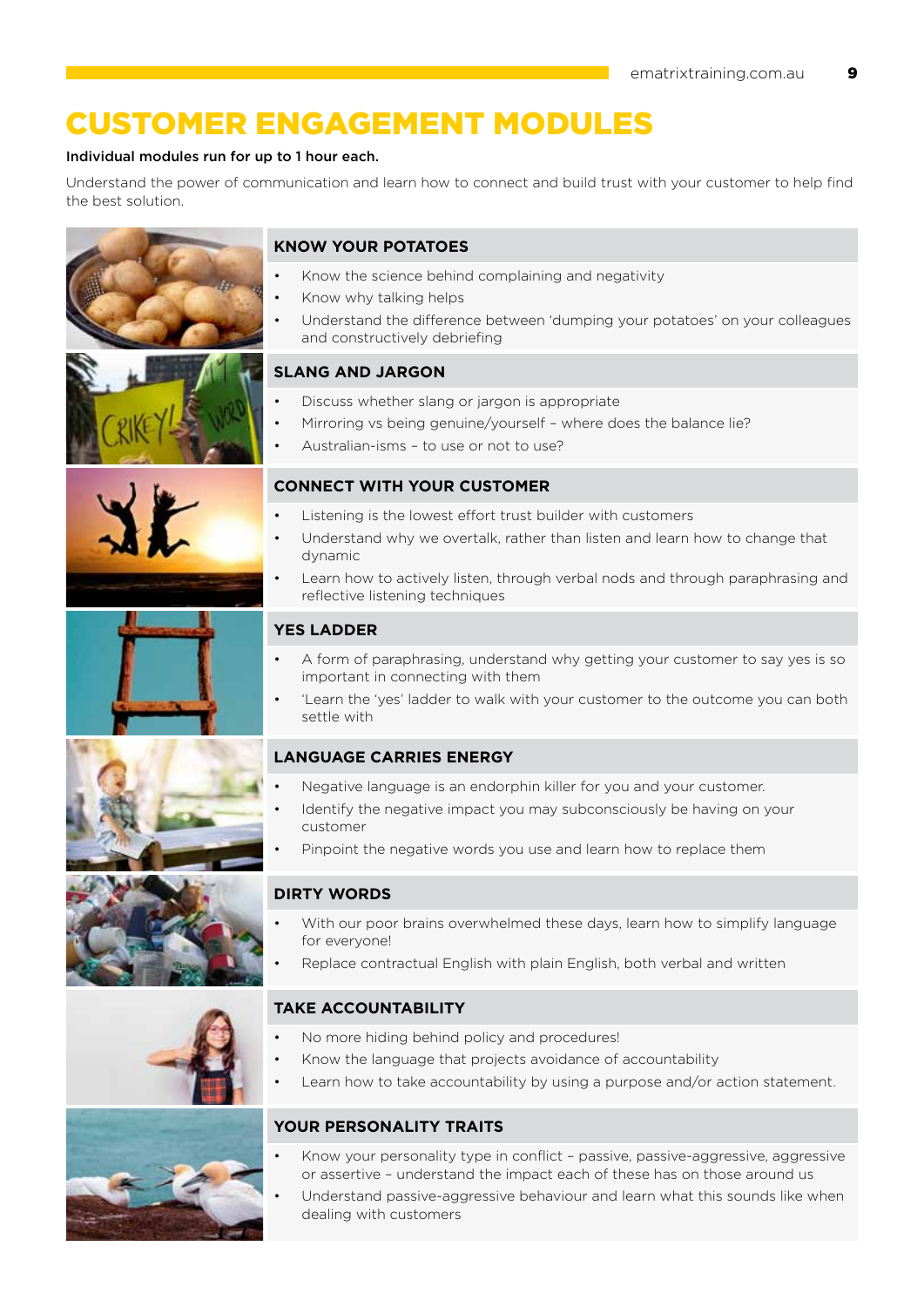# customer CONFLICT modules

### Individual modules run for up to 1 hour each.

Attitude and language impact how we react to customers who may be frustrated, stressed and emotional. Learn how to adapt to protect your own wellbeing and to best assist your customer.

![](_page_9_Picture_4.jpeg)

![](_page_9_Picture_5.jpeg)

![](_page_9_Picture_6.jpeg)

# **FIGHT OR FLIGHT**

- Understand fight and flight and know what the triggers are for call escalation and how to avoid them
- Learn about ingroup and outgroup and how unconscious bias impacts our conversations
- 4 steps for busting your bias

### **THE COBRA**

- Understand how ego impacts our ability to think logically
- Understand the impact arguing with customers has on our own energy after the interaction
- Strategies for dealing with the emotionally charged customer

### **THE APOLOGY**

- Discuss why apologising can be so difficult
- Understand the impact of genuine and fake apologies
- Learn how opportunities lie in customer complaints know how and when to apologise

### **EMPATHY**

- Learn the difference between empathy, sympathy and apathy
- Learn how to listen for empathy triggers and apply empathy in a acknowledging a customer's emotion.
- Learn why this is the key ingredient to connecting with your customer and for overcoming objections

### **NEUTRAL LANGUAGE**

- Understand why blaming and telling someone how to behave does not work
- Learn how to remove pointed language and neutralise it, particularly when delivering bad news to your customer

### **THE 'NORMS'**

- Learn what Norms are as part of behavioural economics
- Know that we are influenced by others' behaviours
- Learn how to 'nudge' customers using Norms

### **THE DECOY EFFECT**

- Learn how to move your customer's brain out of emotion to logic
- Provide options to customers to via the decoy effect
- Empower your customer to decide

### **OBJECTION HANDLING TOOLKIT**

- Bring together empathy, action and purpose statements to deal with challenging customer conversations
- Workshop your top objections and ways to navigate them

![](_page_9_Picture_37.jpeg)

![](_page_9_Picture_38.jpeg)

![](_page_9_Picture_39.jpeg)

![](_page_9_Picture_40.jpeg)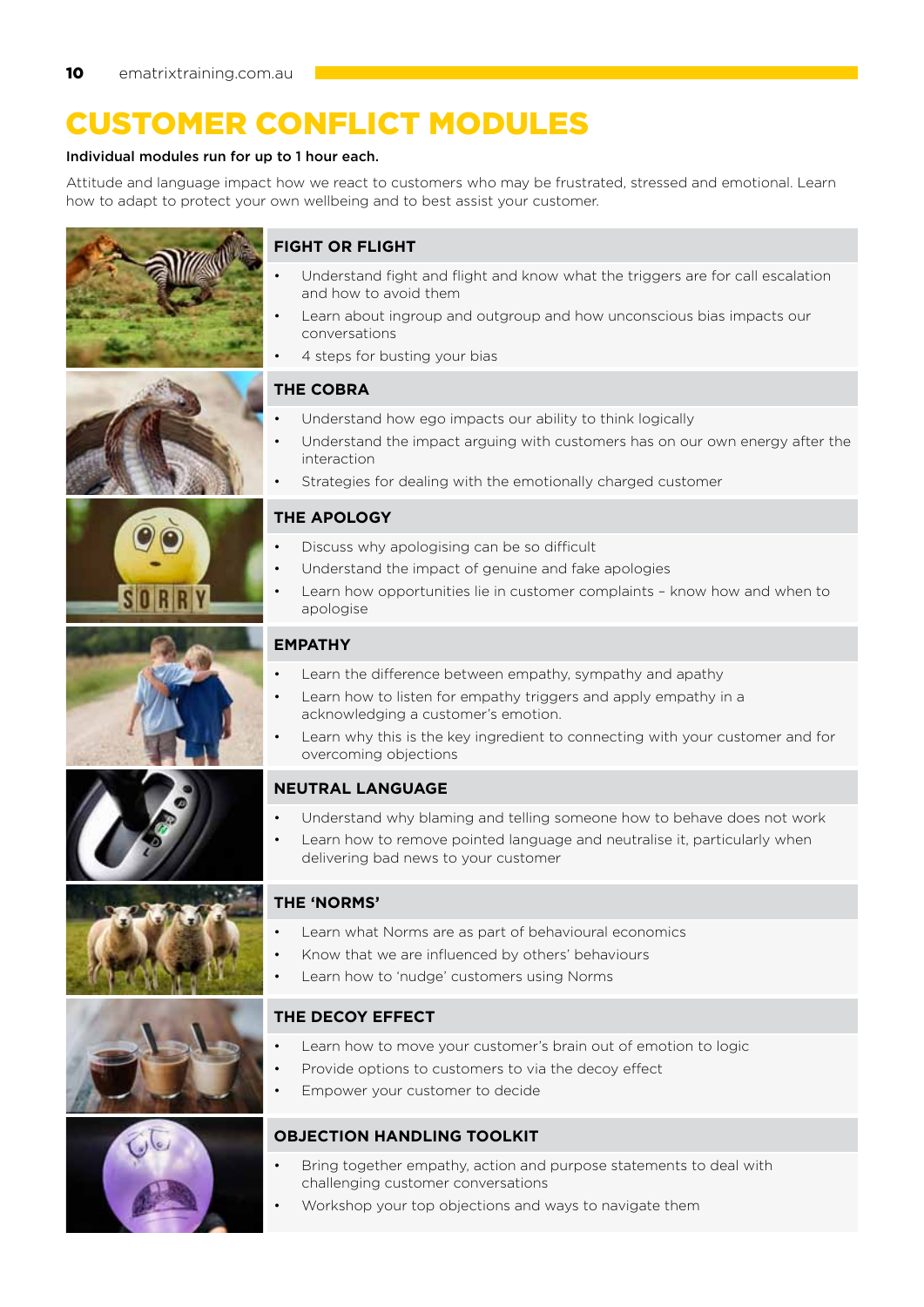### **recommended to further support specialist teams**

# **MASTER** hardship &

ECTION

 $C$ 

G

**Targeted training content designed for more specialist teams such as late stage collections, hardship, customer advocacy, complaints, and leaders. These advanced modules focus on improved outcomes and solutions for the more vulnerable customers that may be experiencing hardship, and resilience building strategies for the staff assisting them.**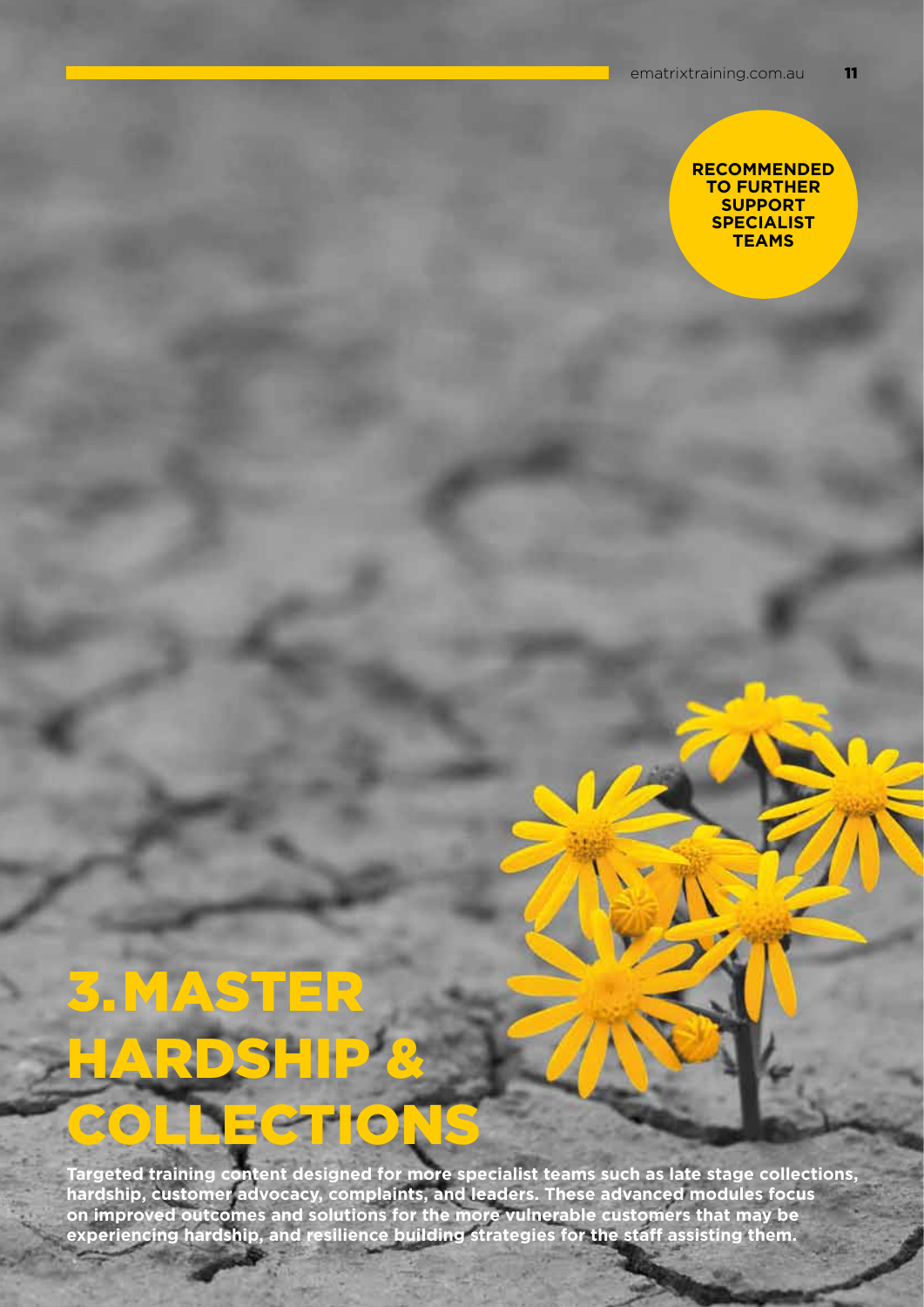# MASTER HARDSHIP & COLLECTIONS

### 4 x  $\frac{1}{2}$  day training program.

Specialised content to increase the capability of specialist teams such as hardship, advocacy, complaints, late stage collections and leaders to better communicate with, build trust and find a tailored outcome for vulnerable customers, which is balanced with organisational needs.

This is designed as an intense two day program, which can be delivered in a 4-part series, in particular where delivery is done virtually. The program provides renewed focus on how staff can protect their wellbeing and mindset in the challenging role of supporting vulnerable customers to avoid burnout, compassion fatigue, negativity and judgement.

| <b>PART 1</b> | My Mindset & Resilience                                            |
|---------------|--------------------------------------------------------------------|
|               | Vulnerability, trauma & mental health awareness                    |
|               | Debriefing strategies after challenging conversations              |
|               | How ego, judgement & frustration harms customer                    |
|               | conversations                                                      |
|               |                                                                    |
|               |                                                                    |
| <b>PART 2</b> | Hardship versus Collections                                        |
|               | Using action statements & framing to                               |
|               | manage customer expectations                                       |
|               | Apply the art of questioning to<br>understand your customer        |
|               | How to show accountability & actively listen                       |
|               |                                                                    |
|               |                                                                    |
| <b>PART 3</b> | Navigating customer objections by                                  |
|               | combining key techniques                                           |
|               | Identifying empathy triggers &                                     |
|               | applying tailored empathy to build trust                           |
|               | Know the right discovery questions<br>for each customer            |
|               | Understanding small business owners                                |
|               | who are experiencing personal financial hardship                   |
|               |                                                                    |
|               |                                                                    |
| <b>PART 4</b> | Hardship & contributing factors                                    |
|               | Understanding Centrelink & benefit types                           |
|               | Knowing the right path of action for each customer<br>circumstance |
|               | Support options for customers in crisis                            |
|               |                                                                    |